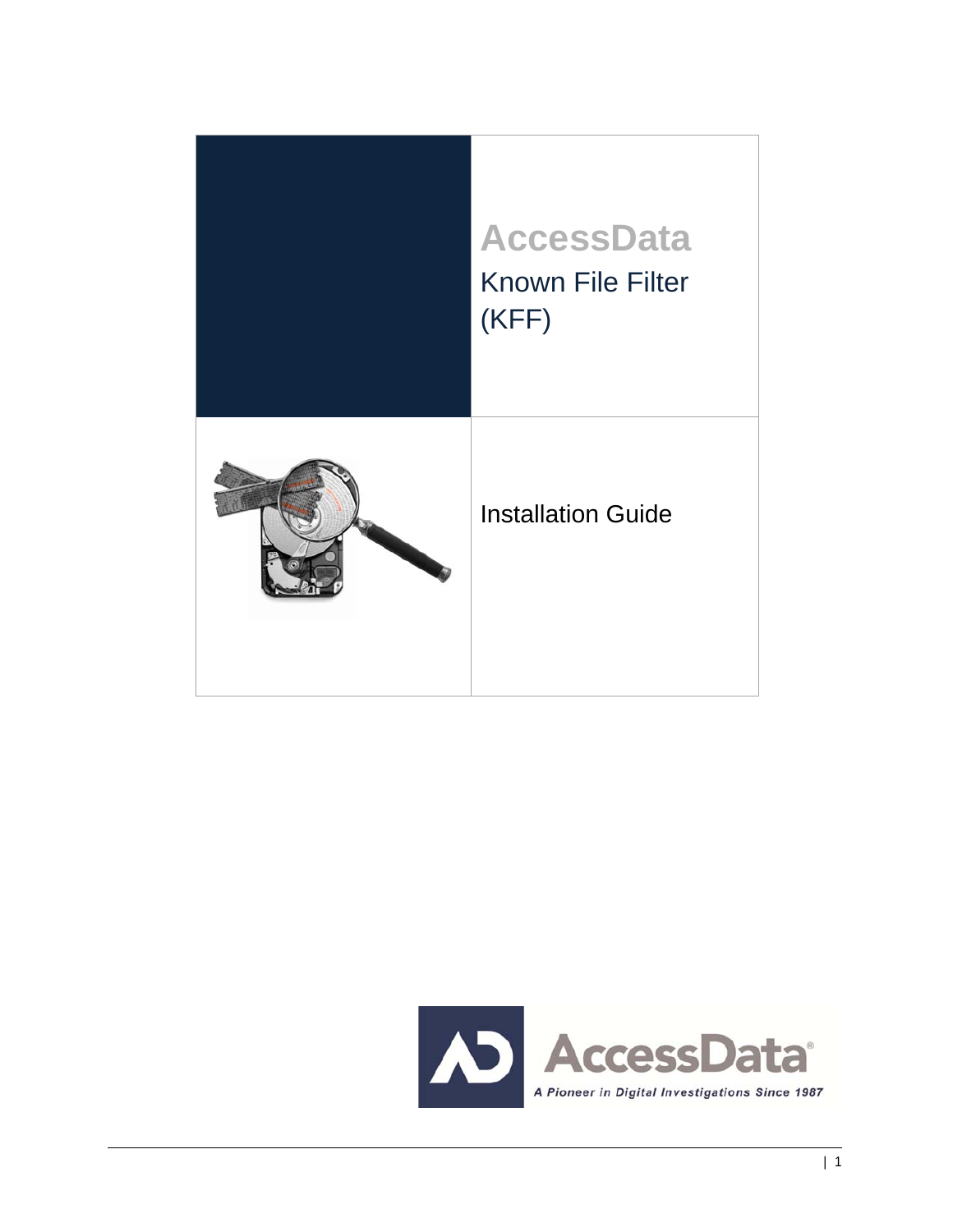# AccessData Legal and Contact Information

Document date: November 21, 2013

#### Legal Information

©2013 AccessData Group, Inc. All rights reserved. No part of this publication may be reproduced, photocopied, stored on a retrieval system, or transmitted without the express written consent of the publisher.

AccessData Group, Inc. makes no representations or warranties with respect to the contents or use of this documentation, and specifically disclaims any express or implied warranties of merchantability or fitness for any particular purpose. Further, AccessData Group, Inc. reserves the right to revise this publication and to make changes to its content, at any time, without obligation to notify any person or entity of such revisions or changes.

Further, AccessData Group, Inc. makes no representations or warranties with respect to any software, and specifically disclaims any express or implied warranties of merchantability or fitness for any particular purpose. Further, AccessData Group, Inc. reserves the right to make changes to any and all parts of AccessData software, at any time, without any obligation to notify any person or entity of such changes.

You may not export or re-export this product in violation of any applicable laws or regulations including, without limitation, U.S. export regulations or the laws of the country in which you reside.

AccessData Group, Inc. 588 W. 400 S. Suite 350 Lindon, Utah 84042 U.S.A.

www.accessdata.com

#### AccessData Trademarks and Copyright Information

- AccessData® is a registered trademark of AccessData Group, Inc.
- AD Summation is a registered trademark of AccessData Group, Inc.
- Distributed Network Attack® is a registered trademark of AccessData Group, Inc.
- DNA® is a registered trademark of AccessData Group, Inc.
- Forensic Toolkit® is a registered trademark of AccessData Group, Inc.
- FTK® is a registered trademark of AccessData Group, Inc.
- Password Recovery Toolkit® is a registered trademark of AccessData Group, Inc.
- PRTK® is a registered trademark of AccessData Group, Inc.
- Registry Viewer® is a registered trademark of AccessData Group, Inc.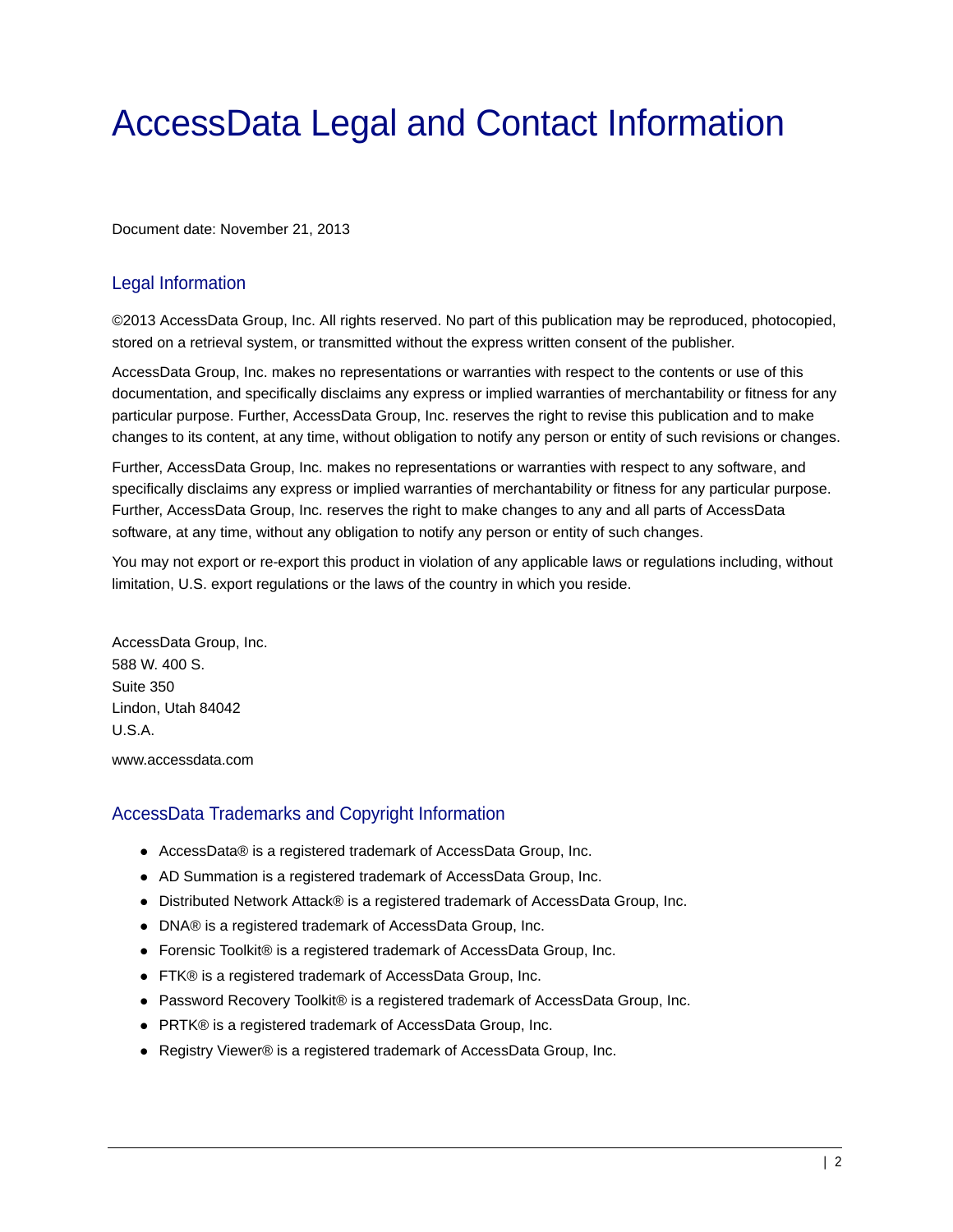# Chapter 8 Installing KFF

This document contains the following information about installing the Known File Filter (KFF).

- Introduction to the KFF Architecture (page 3)
- About the KFF Server and Geolocation (page 4)
- About Installing the KFF Server and KFF Libraries (page 5)
- Installing the KFF Server (page 6)
- Configuring KFF Settings (page 8)
- Installing KFF Data Libraries (page 11)
- Installing KFF Updates (page 12)

## Introduction to the KFF Architecture

Starting with the 4.2 version of FTK, AD Lab, FTK Pro, and Enterprise, and the 2.2.3 version of CIRT, the implementation of KFF has changed. This document explains how to install and configure the new KFF components for these products.

There are two distinct components of KFF:

- KFF Server The KFF Server is an application that is used to process the KFF data against the evidence.
- KFF Data The KFF data are the hashes of the known files that are compared against the files in your case. The KFF data can be comprised of hashes obtained from pre-configured libraries or custom hashes that you configure your self.

Each component is installed separately. The KFF database is no longer stored in the shared evidence database but on the file system in EDB format.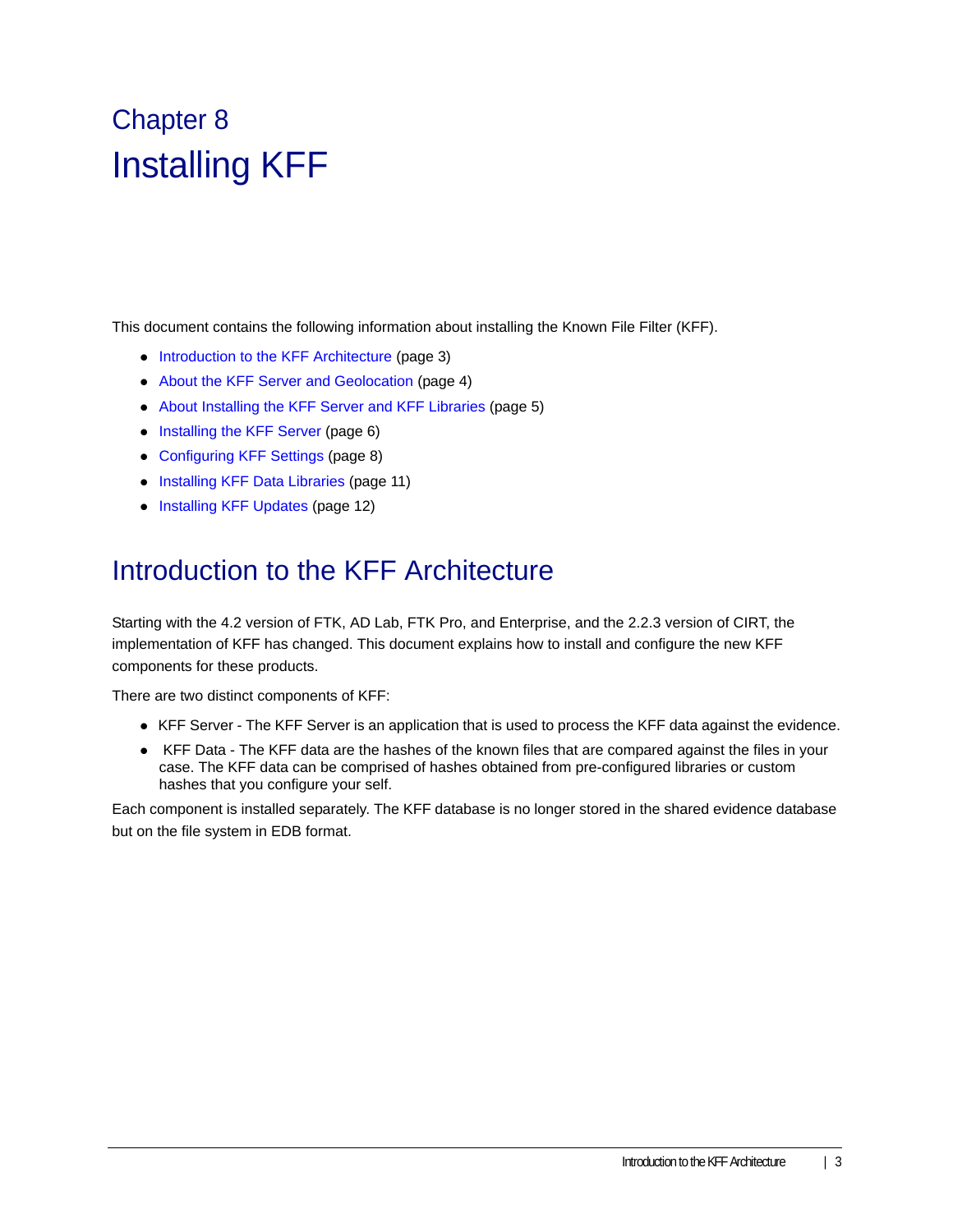### About KFF Hash Libraries

All of the pre-configured hash sets currently available for KFF come from three federal government agencies and are available in KFF libraries. You can download the following KFF libraries from the AccessData Downloads page:

- NIST NSRL See About the NIST NSRL Data on page 4.
- NDIC HashKeeper (Sept 2008) See Installing the NDIC Hashkeeper Library on page 11.
- DHS (Jan 2008) See Installing the DHS Library on page 12.

It is not required to use a pre-configured KFF library in order to use KFF. You can configure or import custom hash sets.

For more information on KFF libraries and customizing or importing hash sets, see the Using KFF chapter in your product User Guide.

### About the NIST NSRL Data

If you want to use the NSRL library, you do the following:

- Install the complete library.
- If updates are made available, install the updates to bring the data up-to date.

**Important:** In order to use the NSRL updates, you must first install the complete library.

When you install an NSRL update, you must keep the previous NSRL versions installed in order to maintain the complete set of NSRL data.

| NSRL data release Released |                   | <b>Information</b>                                                                                                                        |
|----------------------------|-------------------|-------------------------------------------------------------------------------------------------------------------------------------------|
| version 2.40               | May 2013          | Contains the full NSRL library up through update 2.40.<br>Install this library first.<br>See Installing the NSRL Data Library on page 11. |
| version 2.39               | <b>April 2013</b> | Contains NSRL updates 2.36 through 2.39.                                                                                                  |
| version 2.35               | Feb 2012          | Contains the full NSRL library up through update 2.35.                                                                                    |

## About the KFF Server and Geolocation

In order to use the Geolocation Visualization feature in various AccessData products, you must do the following:

• Install the KFF Server 1.2.2 or later. You install the KFF server in the normal way. See Installing the KFF Server on page 6.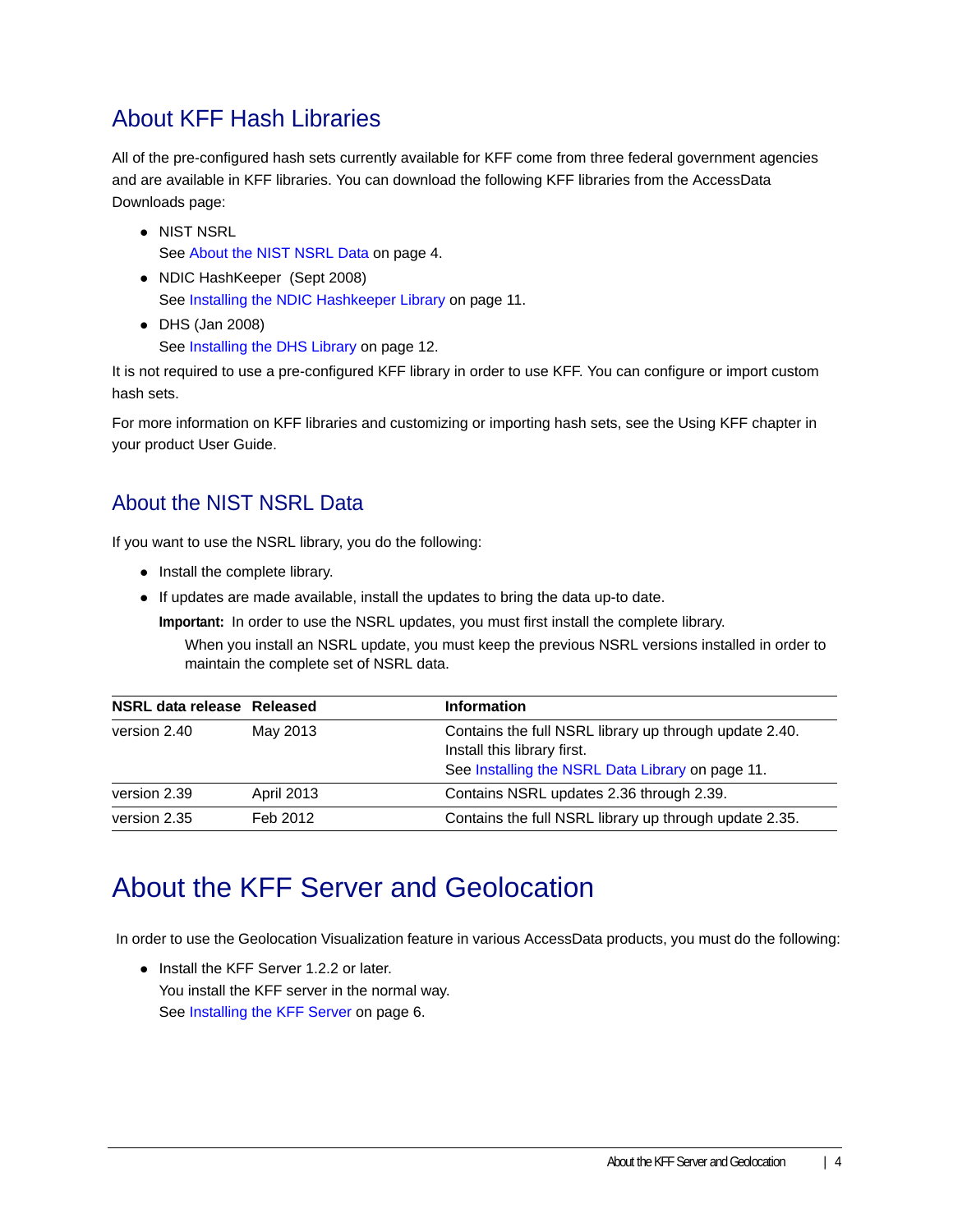• Install the KFF Geolocation (GeoIP) Data (this data provide location data for evidence) On the KFF installation disc, there is also an option to install KFF Geolocation data. See Installing the Geolocation (GeoIP) Data on page 12. From time to time, there will be updates available for the GeoIP data. See Installing KFF Updates on page 12.

# About Installing the KFF Server and KFF Libraries

In order to use KFF, you must first install the KFF Server application.

Where you install the KFF Server depends on the product you are using with KFF:

- For FTK and FTK Pro, the KFF Server must installed on the same computer that runs the Examiner.
- For all other AD products, the KFF Server can be installed on either the same computer or on a remote computer.

If you install the KFF Server on a deferent computer, you must configure the application with the location of the KFF Server.

After installing the KFF Server, before installing data or using KFF, you must configure KFF Server settings.

See Configuring KFF Settings on page 8.

If you are installing KFF in a distributed processing environment, when you configure the KFF Server location, you must specify the KFF server by its IP address and not use 'localhost'. Otherwise you may get incorrect KFF counts.

To install the KFF server, Microsoft .NET Framework 4 is required. If you do not have .NET installed, you will be prompted to install it.

You can also check for and install KFF updates.

### About the KFF Server Application versions

The KFF Server application is updated from time to time. It is best to use the latest version of the KFF Server.

| <b>KFF Server</b> | Released                                | <b>Installation Instructions</b>         |
|-------------------|-----------------------------------------|------------------------------------------|
| version 1.2.2     | November 2013 with FTK 5.1              | See Installing the KFF Server on page 6. |
| version $1.2.1.3$ | July 2013 with FTK 5.0.1                |                                          |
|                   | version 1.2.0.115 May 2013 with FTK 5.0 |                                          |
| version 1.1.0.55  | April 2013                              |                                          |
| version 1.1.0.41  | March 2013 with FTK 4.2.1               | See the FTK 4.2.x User Guide.            |

### About upgrading from FTK, FTK Pro, Lab, or Enterprise 4.1

If you are upgrading from 4.1, you can use 4.1 to export your existing KFF groups and then import them into 4.2.x or 5.x.

If you continue to use 4.1, you will use the 4.1 version of KFF, not the new KFF version for 4.2.x or 5.x.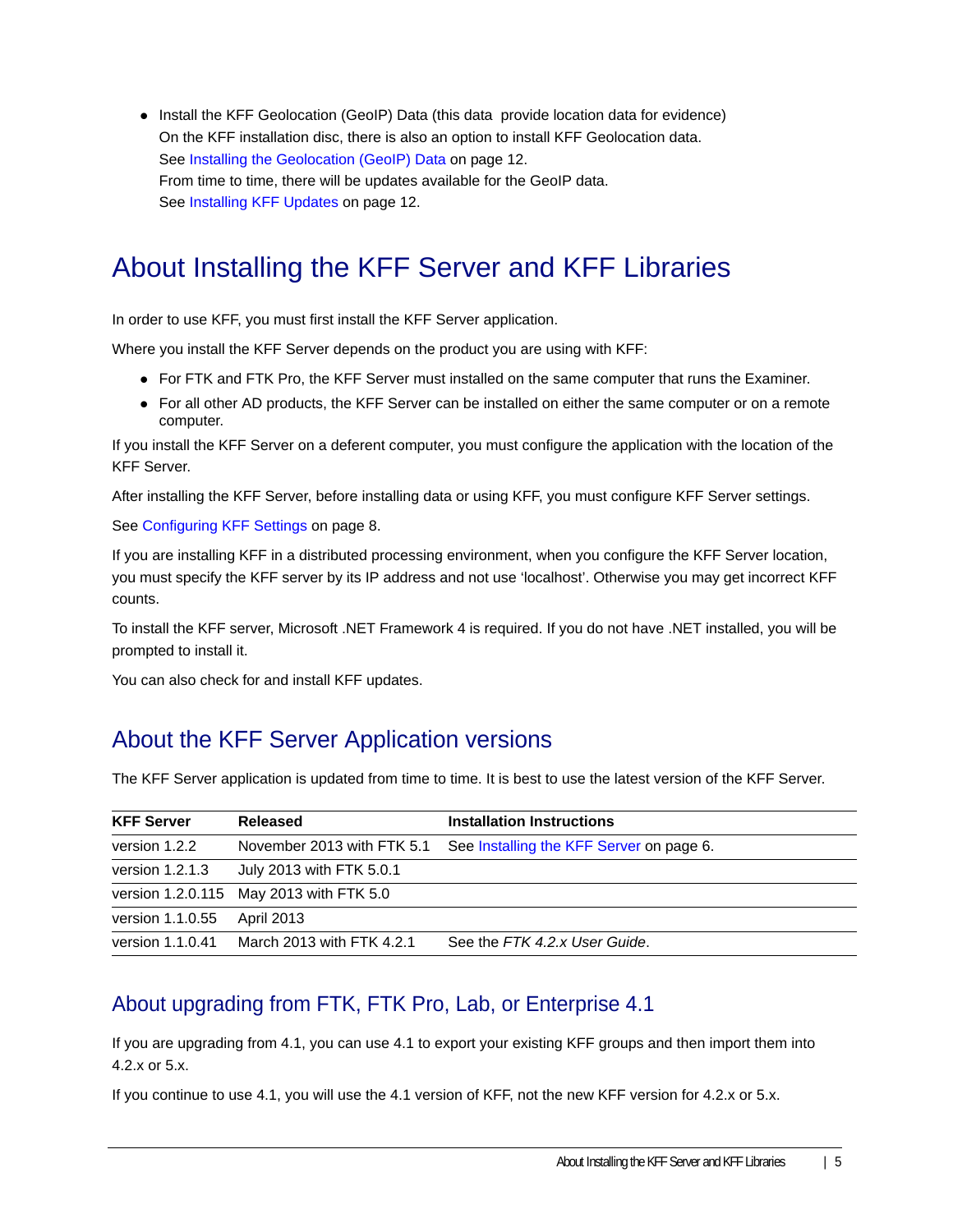You do the following to install and add hash sets to KFF:

- Install the KFF Server
- Configure KFF Server settings
- (Optional) Install KFF libraries

### KFF Server Prerequisites

• Microsoft .NET Framework

Microsoft .NET Framework 4 is required. If the computer does not have it installed, you will be prompted to install it. If you install it at this time, the computer must be restarted before installing KFF.

• Microsoft Visual C++

Microsoft Visual C++ 2010. If the computer does not have it installed, you will be prompted to install it.

- Recommended environment:
	- Operation System: 64-bit system
	- RAM: For computers doing heavy processing, 24 GB is recommended, but less can be used successfully.
	- CPU: Core i7

# Installing the KFF Server

### Installing the KFF Server

Use these instructions to install the KFF server for the following:

- FTK, FTK Pro, LAB, or Enterprise versions 4.2, 5.x, and later
- AD Insight, Summation, CIRT, eDiscovery 5.0 and later

See About Installing the KFF Server and KFF Libraries on page 5.

#### **To install the KFF Server**

- 1. Access the KFF Server installation files by doing one of the following:
- Access the setup file from the KFF Installation disc.
- Download the setup file from the web by doing the following:
	- 1a. [Go to the AccessData Product Download website at: h](http://www.accessdata.com/support/product-downloads)ttp://www.accessdata.com/support/productdownloads
	- 1b. On the *Product Downloads* page, expand *Known File Filter (KFF)*.
	- 1c. Click **Download** to download one of the following ISO files:

*KFF Server 1.2.2 (32-bit) KFF Server 1.2.2 (64-bit*

(AccessData recommends using a download manager program such as Filezilla.)

- 1d. Mount the ISO.
- 2. Launch the Autorun.
- 3. Install the KFF Server.
	- 3a. Click **Install KFF Server**.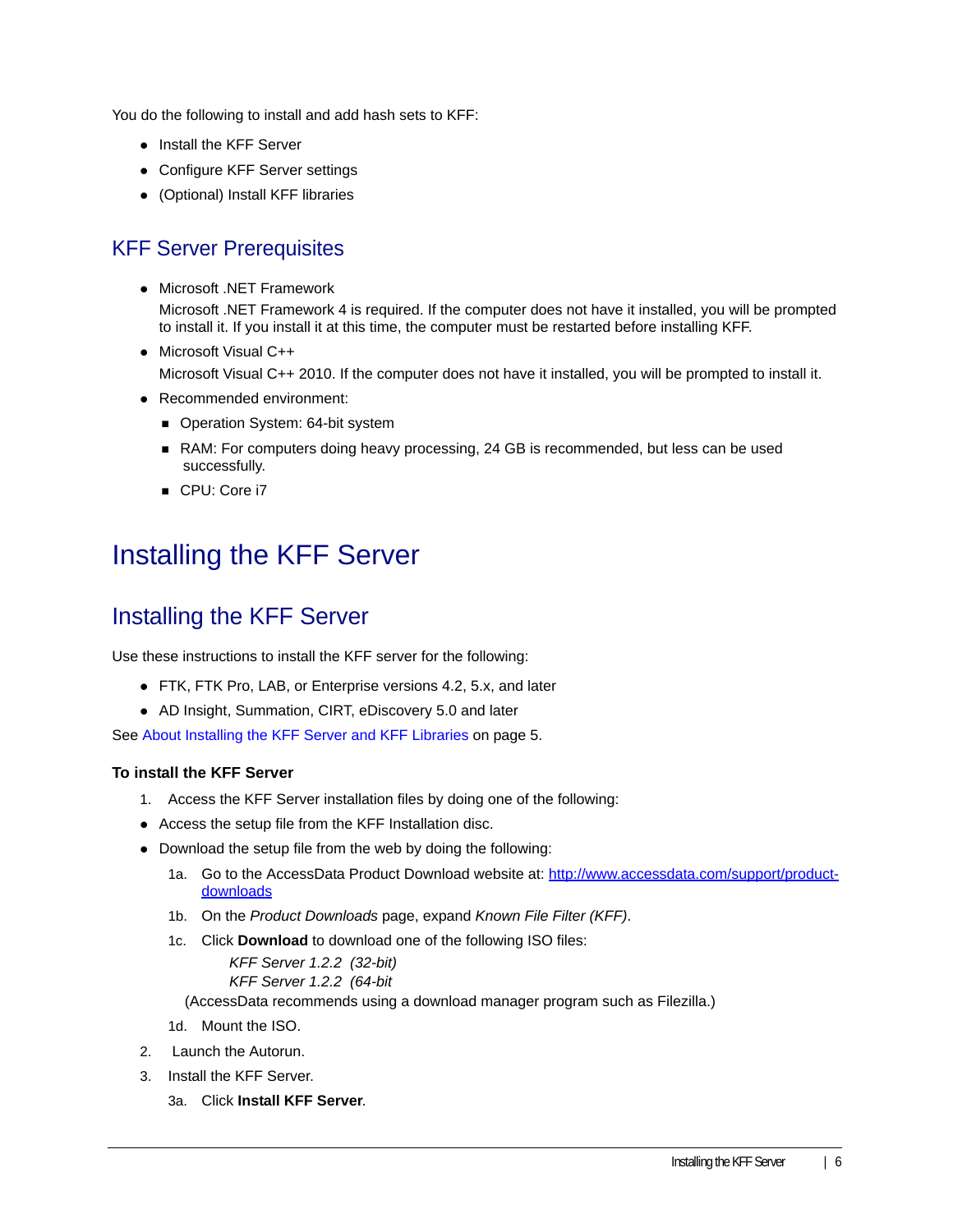- 3b. Install pre-requisite software if needed.
- 3c. Specify the location that you want to install KFF to.
- 3d. Complete the installation wizard.
- 4. Configure the KFF settings. See Configuring KFF Settings on page 8.
- 5. (Optional) Install KFF data. See Installing KFF Data Libraries on page 11.

### Installing the KFF Server for CIRT2.x

Before you install or configure KFF hash data for use with CIRT, you must install the KFF Server.

To install the KFF server for CIRT, follow the instructions in the CIRT documentation.

You can also check for and install KFF updates.

See Installing KFF Updates on page 12.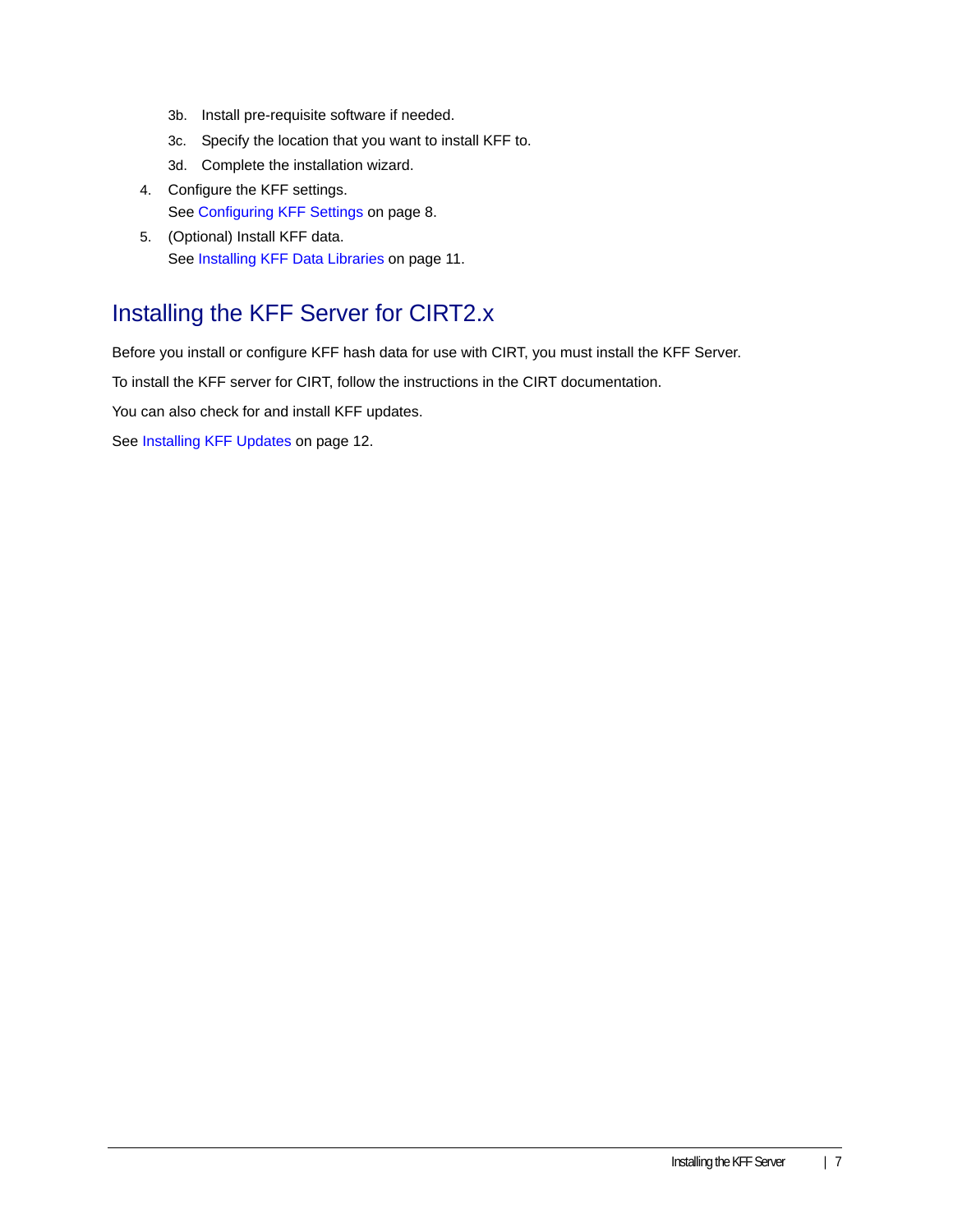# Configuring KFF Settings

After installing the KFF Server, before using KFF you must configure KFF settings.

There are two places that you configure KFF settings:

#### **Where to configure KFF Server Settings**

| <b>Item</b>                             | <b>Description</b>                                                                                                                                                                              |
|-----------------------------------------|-------------------------------------------------------------------------------------------------------------------------------------------------------------------------------------------------|
| The computer running<br>the KFF Server  | You mus configure settings for the KFF Server.<br>See Configuring KFF Server Settings on page 8.                                                                                                |
| The computer running<br>the application | On the computer running the application, such as FTK, Lab, Summation, or<br>Insight, you configure the location of the KFF server.<br>See Configuring the Location of the KFF Server on page 9. |

### Configuring KFF Server Settings

The *KFF Server Configuration* dialog opens after the KFF Server installation is completed. You can also open this dialog manually.

| <b>KFF Server Configuration</b><br>$\times$                    |                                                               |  |  |  |
|----------------------------------------------------------------|---------------------------------------------------------------|--|--|--|
| Management Interface<br>3799<br>Port<br>10 글<br><b>Threads</b> | Lookup Interface<br>3798<br>Port<br>$300 -$<br><b>Threads</b> |  |  |  |
| <b>300 Threads Minimum</b>                                     |                                                               |  |  |  |
| Storage Directory                                              |                                                               |  |  |  |
|                                                                |                                                               |  |  |  |
| Management Communication Certificate (optional)                |                                                               |  |  |  |
|                                                                |                                                               |  |  |  |
| <b>KFF Service is: Stopped</b>                                 |                                                               |  |  |  |
| Start                                                          | Close<br>Apply                                                |  |  |  |

**Important:** To configure KFF, you must be logged in with Admin privileges.

#### **KFF Server Settings**

| <b>Item</b>             | <b>Description</b>                                                                                                                                                                                   |
|-------------------------|------------------------------------------------------------------------------------------------------------------------------------------------------------------------------------------------------|
| Interface port settings | Use the default interface port settings unless you want to use different ports for<br>your environment:<br>• KFF Management Interface is used to view KFF groups and sets. (Default<br>port is 3799) |
|                         | The KFF Lookup Interface is the port used to lookup KFF hashes. (Default<br>$\bullet$<br>port is 3798)                                                                                               |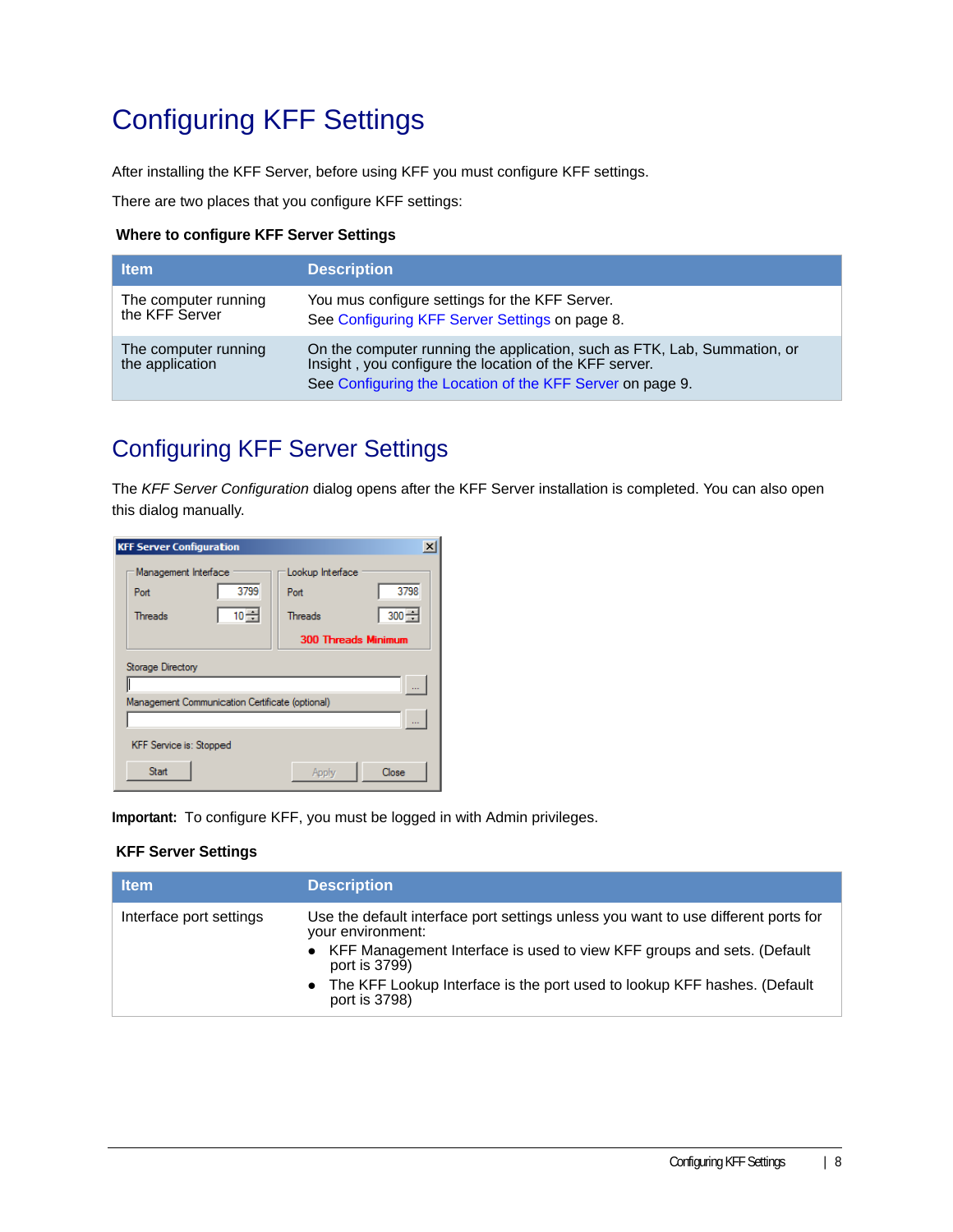#### **KFF Server Settings**

| <b>Item</b>                                 | <b>Description</b>                                                                                                                                                                                                                                                                                                                                                                                                                                                                                                                                                                                                                                 |
|---------------------------------------------|----------------------------------------------------------------------------------------------------------------------------------------------------------------------------------------------------------------------------------------------------------------------------------------------------------------------------------------------------------------------------------------------------------------------------------------------------------------------------------------------------------------------------------------------------------------------------------------------------------------------------------------------------|
| Interface thread settings                   | Specify the number of threads.<br>KFF Management Interface is used to view KFF groups and sets. (Default<br>threads is 10)<br>In most cases you will not need to modify the number of Management Inter-<br>$\bullet$<br>face threads.<br>The KFF Lookup Interface is the port used to lookup KFF hashes. (Default<br>$\bullet$<br>threads is 300)<br><b>Important:</b> If you have too few Lookup Interface threads configured, it can result<br>in KFF not working and generating the following error in the error log:<br>"[Date] Failure on item  Could not connect to KFF Server , token "<br>If you get the error, increase the thread count. |
| <b>Storage Directory</b>                    | Specify the location where you want to store KFF data. If you install KFF data,<br>this is the location it is stored to. The location must be configured before using<br>KFF.                                                                                                                                                                                                                                                                                                                                                                                                                                                                      |
| Management<br>Communications<br>Certificate | (Optional) If you want to encrypt the KFF data, specify a Management<br><b>Communication Certificate</b>                                                                                                                                                                                                                                                                                                                                                                                                                                                                                                                                           |
| Start/Stop                                  | You can manually start or stop the KFF Service.                                                                                                                                                                                                                                                                                                                                                                                                                                                                                                                                                                                                    |

#### **To view or edit KFF Server configuration settings**

- 1. On the computer where the KFF Server is installed, click **Start** > **All Programs** > **AccessData KFF Server** > **KFF Server Configuration**.
- 2. Configure the KFF settings.
- 3. Click **Apply**.

### Configuring the Location of the KFF Server

On the computer running the application, after installing the KFF Server, you must specify the location of the KFF Server.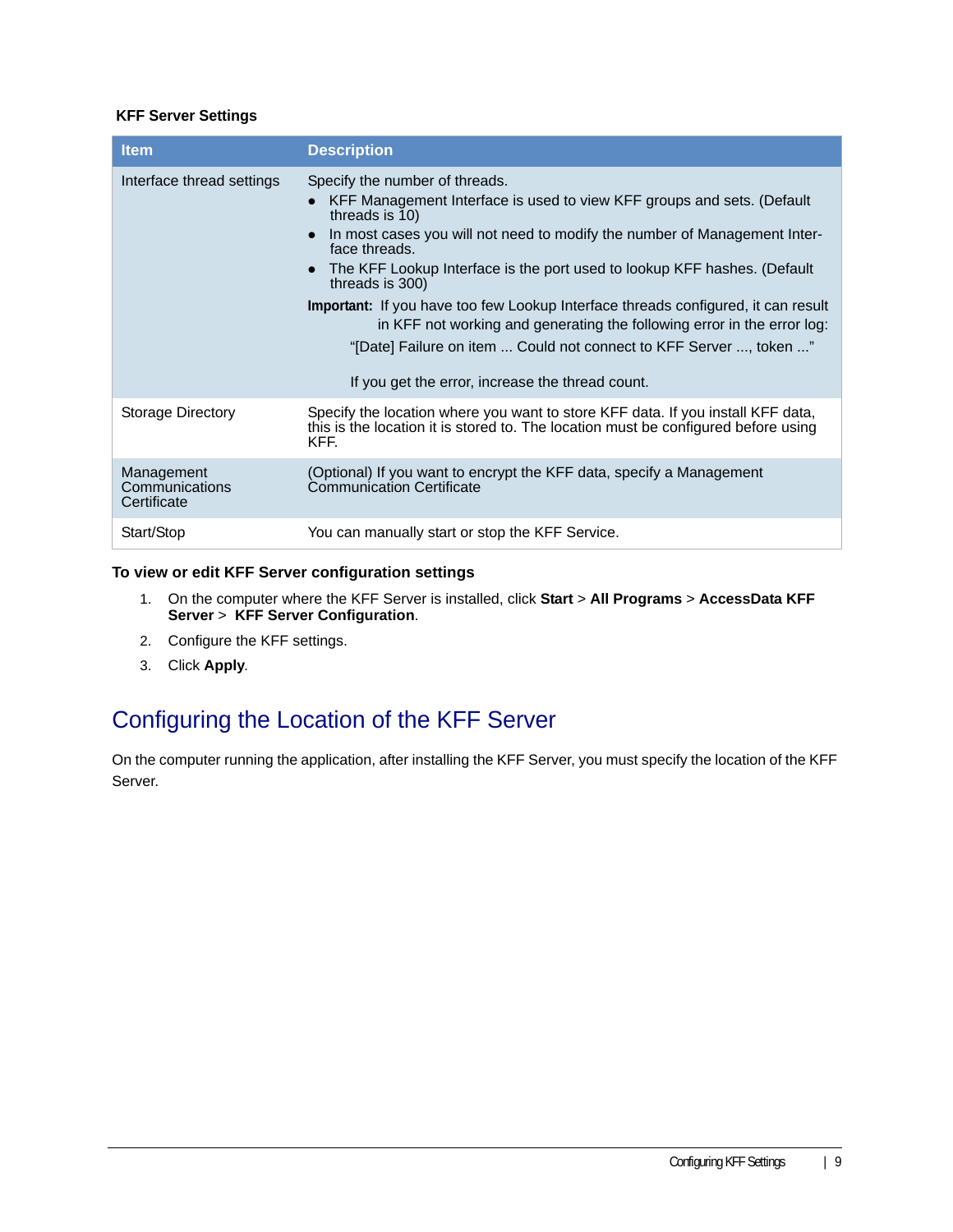### Configuring KFF Settings on FTK computers.

Before using KFF with FTK, FTK Pro, Lab, or Enterprise, with KFF, you must configure the KFF settings.

| <b>Configure KFF</b>                                  |                       |  |
|-------------------------------------------------------|-----------------------|--|
| <b>KFF Server Address:</b>                            |                       |  |
| localhost                                             |                       |  |
| KFF Management Interface                              | -KFF Lookup Interface |  |
| Port:<br>3799                                         | Port: 3798            |  |
| Private Key Path (optional, for use with certificate) |                       |  |
|                                                       |                       |  |
| <b>Test KFF</b>                                       | Close<br>Apply        |  |

**Important:** To configure KFF, you must be logged in with Admin privileges.

#### **To view or edit KFF configuration settings**

- 1. In the *Case Manager*, click **Tools > Preferences > Configure KFF**.
- 2. Configure the KFF settings.
	- 2a. You can set or view the address of the KFF Server.
		- If you installed the KFF Server on the same computer, this value will be localhost.
		- **If you installed the KFF Server on a different computer, identify your KFF server.**
	- 2b. Use the default interface port settings unless you want to use different ports for your environment:
		- KFF Management Interface is used to view KFF groups and sets. (Default port is 3799)
		- The KFF Lookup Interface is the port used to lookup KFF hashes. (Default port is 3798)
	- 2c. (Optional) If you want to encrypt the KFF data, specify a Management Communication Certificate.
	- 2d. Click **Test** to validate communication with the KFF Server.
	- 2e. Click **Close**.

### Configuring the KFF Server Location on Web-based Products

If you are using Summation, CIRT, eDiscovery, or Insight, so the following to specify the location of the KFF Server.

- 1. On the computer running the application (for example, the server running Summation), go to C:\Program Files\AccessData\Common\FTK Business Services.
- 2. Open AdgWindowsServiceHost.exe.config.
- 3. Modify <add key="kffHostname" value="localhost" />.
- 4. Change localhost to be the location of your KFF server (you can use hostname or IP).
- 5. Save and close file.
- 6. Restart the business services common service.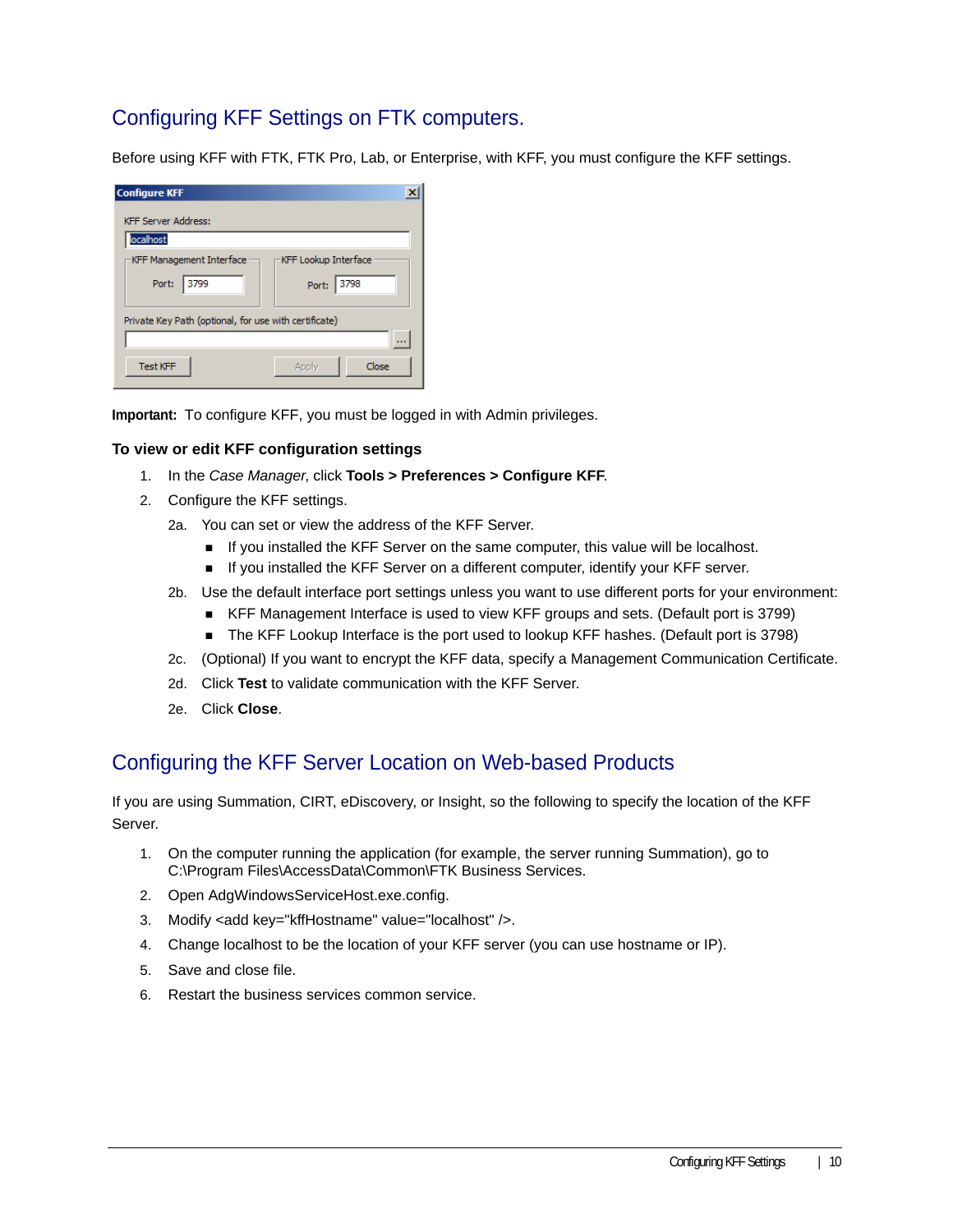# Installing KFF Data Libraries

**Note:** If you install either DHS data or NDIC data after previously installing KFF Geolocation (GeoIP) data, you will get an error that a newer version is already installed and will need to be uninstalled first. Workaround: Uninstall the GeoIP data, install the DHS and/or NDIC data, then re-install the GeoIP data.

### Installing the NSRL Data Library

After you install the KFF Server, you can install NSRL data. After you install NSRL data, you can view the installed hash sets and groups.

You start by installing the full NSRL library up to version 2.40. You can then install any updates.

See About the NIST NSRL Data on page 4.

You can also check for and install KFF updates.

See Installing KFF Updates on page 12.

#### **To install the NSRL 2.40 library and updates**

- 1. Access the NSRL 2.40 installation files by doing one of the following:
- Access the setup file from the KFF Installation disc.
- Download the setup file from the web by doing the following:
	- 1a. [Go to the AccessData Product Download website at: h](http://www.accessdata.com/support/product-downloads)ttp://www.accessdata.com/support/product**downloads**
	- 1b. On the *Product Downloads* page, expand *Known File Filter (KFF)*.
	- 1c. Click **Download** to download one of the following ISO files: *KFF Server 1.2.2 & Cum. NRSL 240 Data (32-bit)*

*KFF Server 1.2.2 & Cum. NRSL 240 Data (64-bit*

(AccessData recommends using a download manager program such as Filezilla.)

- 1d. Mount the ISO.
- 2. Launch the Autorun.
- 3. Click **Install NSRL Full Data 2.40** and complete the installation wizard.
- 4. Close the installation window.

### Installing the NDIC Hashkeeper Library

You can install the Hashkeeper 9.08 library to work with versions 4.2.x of FTK, FTK Pro, Lab, and Enterprise as well as version 2.2.3 and newer of CIRT.

#### **To install the Hashkeeper library**

- 1. [Go to the AccessData Product Download website at:](http://www.accessdata.com/support/product-downloads) http://www.accessdata.com/support/productdownloads
- 2. On the *Product Downloads* page, expand **Known File Filter (KFF)**.
- 3. Download and run the NDIC Hashkeeper 9.08 installation file.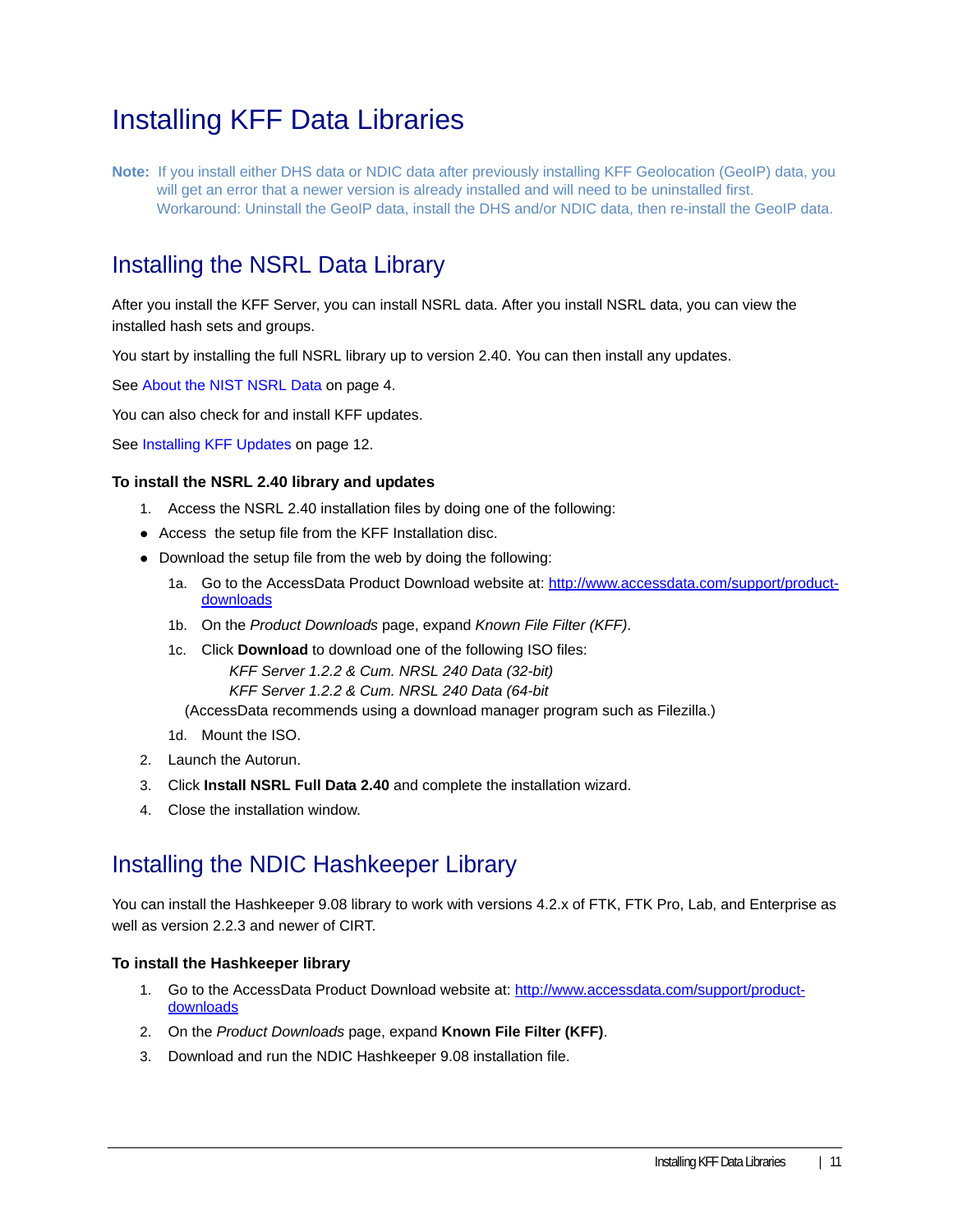### Installing the DHS Library

You can install the DHS 1.08 library to work with versions 4.2.x of FTK, FTK Pro, Lab, and Enterprise as well as version 2.2.3 and newer of CIRT.

#### **To install the DHS library**

- 1. [Go to the AccessData Product Download website at:](http://www.accessdata.com/support/product-downloads) http://www.accessdata.com/support/productdownloads
- 2. On the *Product Downloads* page, expand **Known File Filter (KFF)**.
- 3. Download and run the DHS 1.08 installation file.

### Installing the Geolocation (GeoIP) Data

Geolocation (GeoIP) data is used for the Geolocation Visualization feature of several AccessData products.

See About the KFF Server and Geolocation on page 4.

You can also check for and install KFF updates.

See Installing KFF Updates on page 12.

#### **To install the Geolocation Data**

- 1. Access the KFF installation files by doing one of the following:
- Access the setup file from the KFF Installation disc.
- Download the setup file from the web by doing the following:
	- 1a. [Go to the AccessData Product Download website at: h](http://www.accessdata.com/support/product-downloads)ttp://www.accessdata.com/support/productdownloads
	- 1b. On the *Product Downloads* page, expand *Known File Filter (KFF)*.
	- 1c. Click **Download** to download one of the following ISO files:

*KFF Server 1.2.2 & Cum. NRSL 240 Data (32-bit)*

*KFF Server 1.2.2 & Cum. NRSL 240 Data (64-bit*

(AccessData recommends using a download manager program such as Filezilla.)

- 1d. Mount the ISO.
- 2. Launch the Autorun.
- 3. Click **Install Geolocation** and complete the installation wizard.
- 4. Close the installation window.

# Installing KFF Updates

From time to time, AccessData will release updates to the KFF Server and the KFF data libraries.

Some of the KFF data updates may require you to update the version of the KFF Server.

To check for updates, do the following:

- 1. [Go to the AccessData Product Download website at:](http://www.accessdata.com/support/product-downloads) http://www.accessdata.com/support/productdownloads
- 2. On the *Product Downloads* page, expand **Known File Filter (KFF)**.